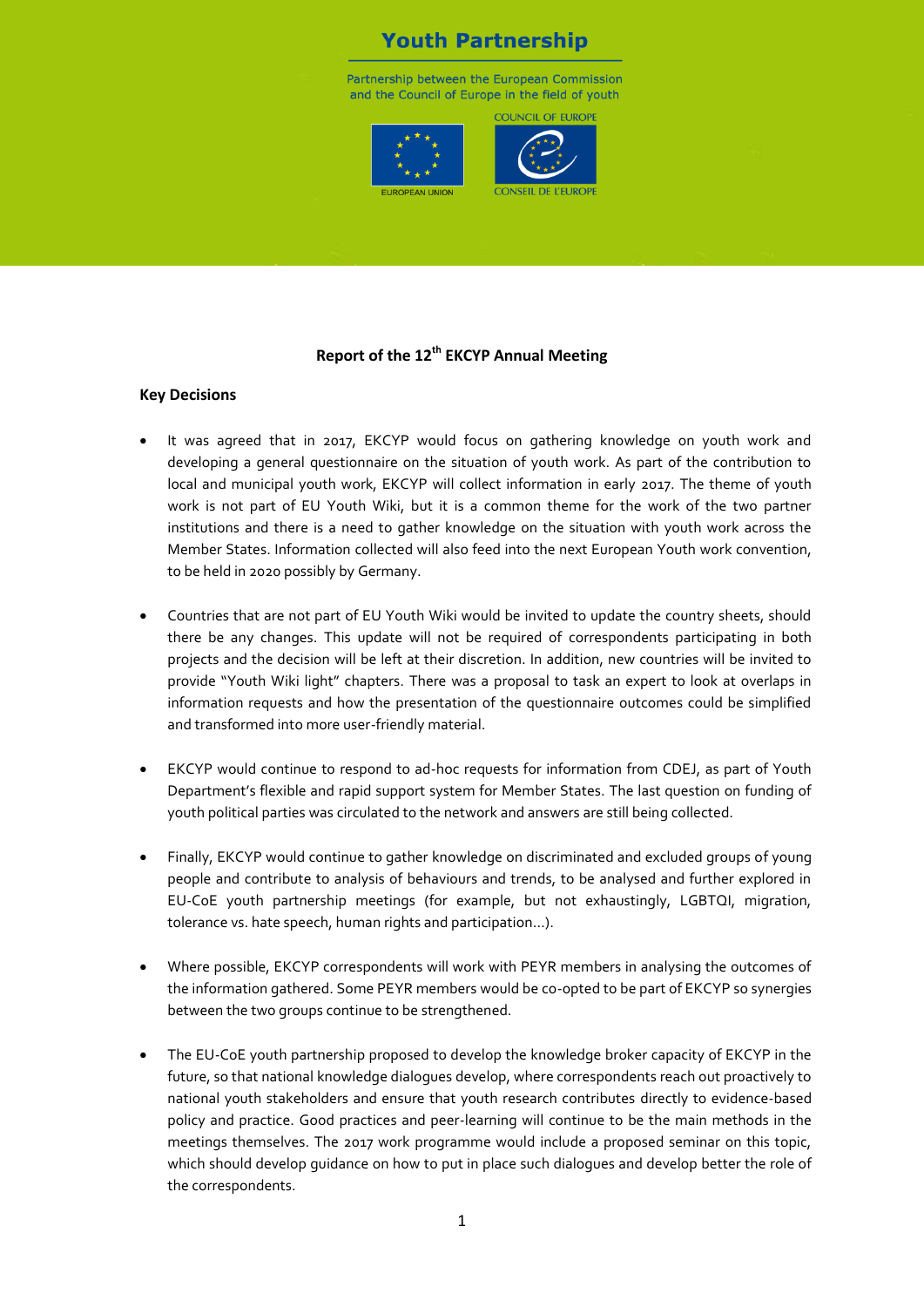- Overall the working methods were assessed as positive, with request for more regular information dissemination from the EU-CoE youth partnership team. Similarly, correspondents were invited by peers to share information more regularly and the youth partnership team should disseminate knowledge shared by the correspondents.
- Website updates were judged positively with the profile of the correspondents online, but the website remains insufficiently adapted for general use. The youth partnership team explained the challenges of fitting into an institutional framework and informed on continuing to explore options of improving the website.

## **Proceedings**

## **1. EKCYP contribution to the 2016 Work Plan**

Tanya Basarab, research and youth policy officer responsible for EKCYP presented the main contributions of EKCYP in 2016 as well as all the follow up to 2015 EKCYP decisions and the youth partnership work plan.

The work programme, EKCYP contributions in 2016 Work Plan and main outcomes of the evaluation were also circulated in advance to the correspondents. There were no specific questions. Correspondents highlighted the importance of having regular communication and information outreach from the EU-CoE youth partnership team. The responses to ad-hoc request for information from CDEJ was briefly discussed.

## **2. Evaluation of the joint research meeting with PEYR**

The Annual Meeting followed a joint meeting with the Pool of European Youth Researchers focusing on research gaps, needs and trends in the following areas (identified in advance through a questionnaire):

- Learning Mobility
- Participation and e-participation
- Transitions
- Bridges with formal education, vocational education and training and unemployment
- Young migrants and refugees, and the role of youth work
- Building national knowledge networks on youth, youth policy and youth work.

Antje Rothemund, Head of Council of Europe Youth Department and Marta Medlinska, Co-ordinator of the EU-CoE youth partnership addressed the two groups by visio-conference. EKCYP members appreciated highly the day's exchange, the quality of the inputs and the importance of working together with PEYR members, as well as the contents being relevant for their work at national level. A separate report on the day's exchange is prepared.

Some external participants in the joint meeting were also invited to participate and contribute at the EKCYP annual meeting.

#### **3. EKCYP and EU Youth Wiki – developments and perspectives**

Giulia Paolini from the EACEA presented the state of play of the EU Youth Wiki project and Susanne Klinzing and Tiina Ekman (both EKCYP and EU Youth Wiki correspondents) shared their experiences and challenges of contributing to both.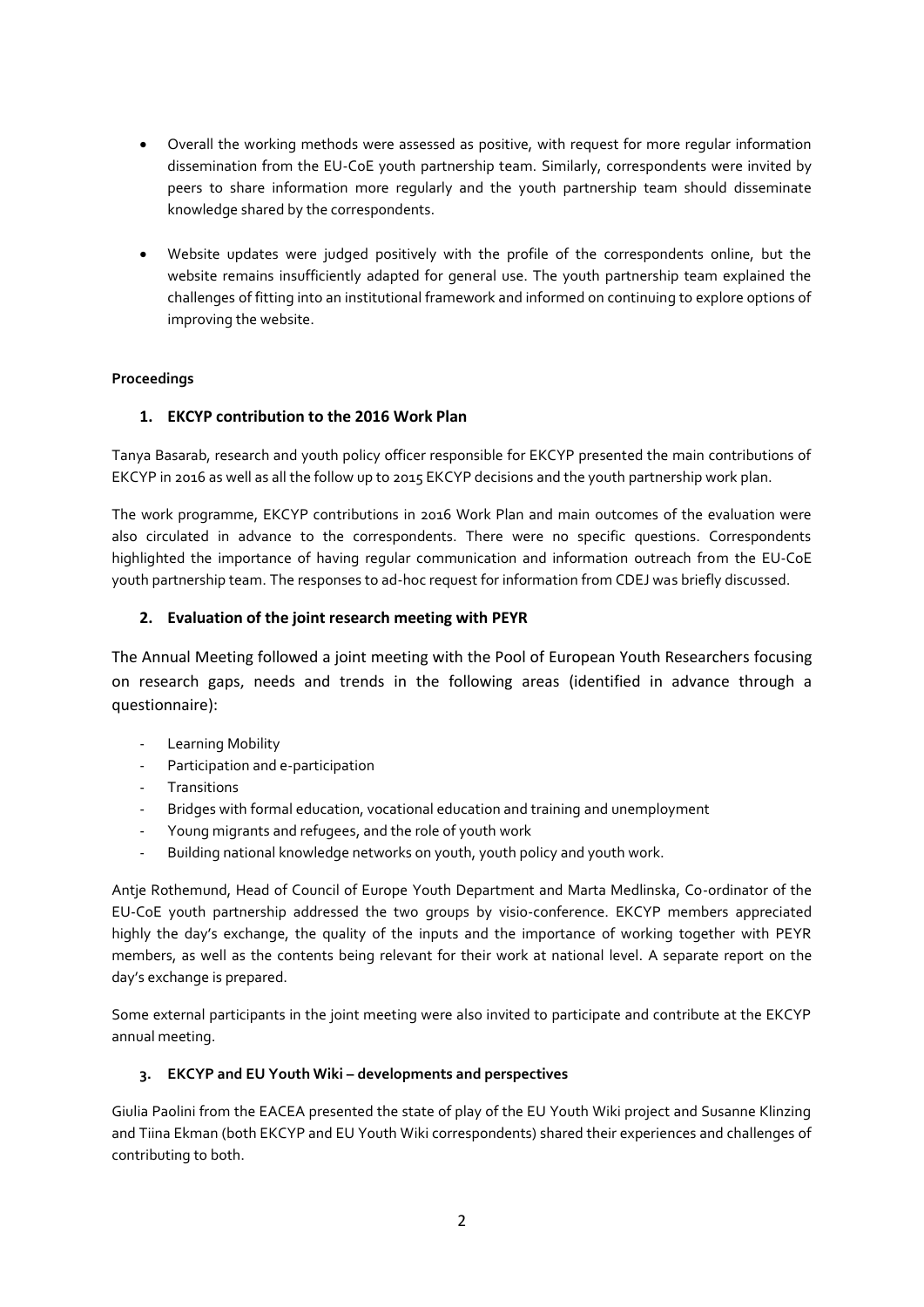Correspondents discussed in groups the implications of contributing to two project with similar expectations, but different financial, technical and human resources base. There was an agreement that for 2017, when EU Youth Wiki is expected to be launched, information on country youth policy would not be updated by the correspondents belonging to the two projects. A further assessment will be done, based on the evolution of the two initiatives.

In addition, correspondents discussed the differences between the projects, the challenges they face (for those involved in both projects) and the added value of EKCYP, information that needed to be made more clear with the government representatives in CDEJ, since some countries begin questioning their involvement with the two initiatives.

EKCYP correspondents see the need to keep the group going in its form, which acts as a think tank and allows for a bottom-up peer learning and exchange, identification of new themes, supports development and dissemination of knowledge on youth, on youth policy and on specific thematic areas (such as inequalities, social inclusion and young refugees – the themes to which EKCYP correspondents contributed in 2016). There is also an added value in having a broad group, involving almost all the Council of Europe Member States, which allows for capacity-building and networking opportunities specifically on youth research and knowledge development. Another added value of EKCYP is the flexibility with which it can collect and analyse data on themes that end on the political agenda due to broader circumstances (ex: refugees, migration, specific aspects of youth work etc.).

The challenge of correspondent's independence/discretion in collecting and submitting information vs. validation by the national ministry of the information gathered was discussed again in 2016. Some correspondents highlighted that questions on positions and initiatives with regards to young refugees were viewed highly political in their countries and made the process of contribution quite difficult.

It was also agreed that the EU-CoE youth partnership would launch a "Wiki light" contribution process from countries not part of Erasmus + programme and, thus, not participating in the EU Youth Wiki project directly. In 2016 four countries are preparing information on the first chapter of Wiki light, including Albania, Bosnia and Herzegovina, Montenegro and Serbia. Two of the selected experts are EKCYP correspondents and they had the opportunity to exchange with EKCYP/Youth Wiki correspondents on the expected process, work and contributions.

#### **4. Results of the peer review of the EKCYP country sheets**

Two PEYR members, Dunja Potocnik and Adina Calafateanu, were tasked with reviewing all country information in 2016, providing individual feedback to correspondents and identifying common learning points for better submissions the following year. The experts presented a detailed proposal of improving country information with more clear guidance on referencing, on providing more exhaustive/complete information and on following Council of Europe writing guide. There was a difference between the expectation of the experts, who work with the country information and proposed further detailing of subthemes such as urban/rural; education levels, history of youth policy/work etc as well as keeping the submissions to under 30 pages, on the one hand, and the correspondents who are often limited in their capacity, resources and mandate to provide such information, on the other hand.

The experts reminded of the glossary on the youth partnership website as well as of other databases and reference tools that can be used by correspondents when updating their country sheets. Bilateral feedback and exchange with each correspondent would continue after the meeting until all country sheets are updated and published online. Overall, it was encouraging that most correspondents updated the background information on youth policy in their countries.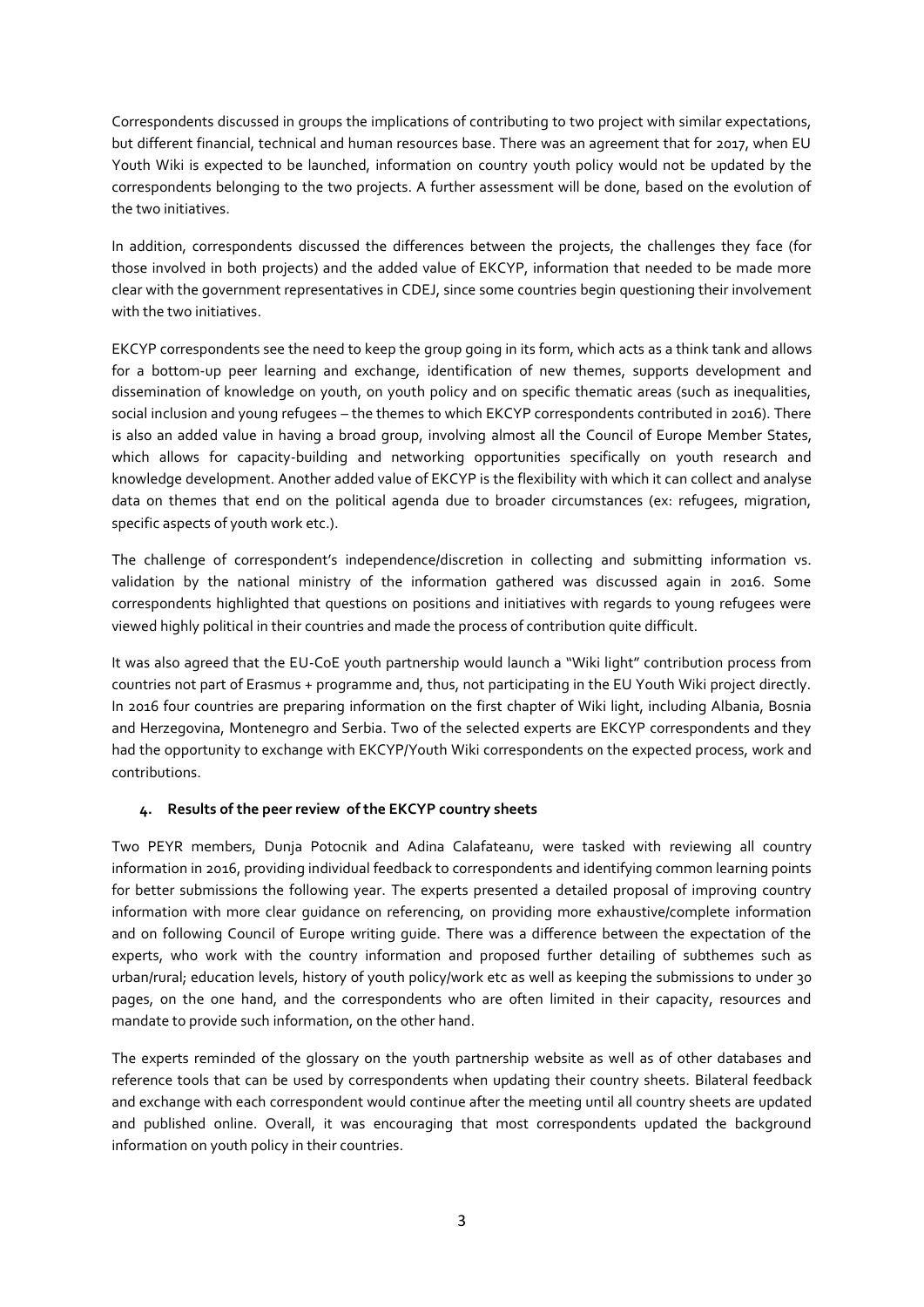#### **5. Decisions and plans for 2017**

It was agreed that in 2017, EKCYP would focus on gathering knowledge on youth work and developing a general questionnaire on the situation of youth work. As part of the contribution to local and municipal youth work, EKCYP will collect information in early 2017. The theme of youth work is not part of EU Youth Wiki, but it is a common theme for the work of the two partner institutions and there is a need to gather knowledge on the situation with youth work across the Member States. Information collected will also feed into the next European Youth work convention, to be held in 2020 possibly by Germany.

Countries that are not part of EU Youth Wiki would be invited to update the country sheets, should there be any changes. This update will not be required of correspondents participating in both projects and the decision will be left at their discretion. In addition, new countries will be invited to provide "Youth Wiki light" chapters. There was a proposal to task an expert to look at overlaps in information requests and how the presentation of the questionnaire outcomes could be simplified and transformed into more user-friendly material.

EKCYP would continue to respond to ad-hoc requests for information from CDEJ, as part of Youth Department's flexible and rapid support system for Member States. The last question on funding of youth political parties was circulated to the network and answers are still being collected.

Finally, EKCYP would continue to gather knowledge on discriminated and excluded groups of young people and contribute to analysis of behaviours and trends, to be analysed and further explored in EU-CoE youth partnership meetings (for example, but not exhaustingly, LGBTQI, migration, tolerance vs. hate speech, human rights and participation…).

Where possible, EKCYP correspondents will work with PEYR members in analysing the outcomes of the information gathered. Some PEYR members would be co-opted to be part of EKCYP so synergies between the two groups continue to be strengthened.

The EU-CoE youth partnership proposed to develop the knowledge broker capacity of EKCYP in the future, so that national knowledge dialogues develop, where correspondents reach out proactively to national youth stakeholders and ensure that youth research contributes directly to evidence-based policy and practice. Good practices and peer-learning will continue to be the main methods in the meetings themselves. The 2017 work programme would include a proposed seminar on this topic, which should develop guidance on how to put in place such dialogues and develop better the role of the correspondents.

Overall the working methods were assessed as positive, with request for more regular information dissemination from the EU-CoE youth partnership team. Similarly, correspondents were invited by peers to share information more regularly.

Website updates were judged positively with the profile of the correspondents online, but the website remains insufficiently adapted for general use. The youth partnership team explained the challenges of fitting into an institutional framework and informed on continuing to explore options of improving the website.

## **6. Wrap up**

Correspondents expressed deep acknowledgements for his contribution to building the Knowledge Centre to Hanjo Schild who had been there from the beginning of EKCYP.

An online evaluation questionnaire was sent to the correspondents following the meeting.

More information related to the meeting can be found on the [meeting page.](http://pjp-eu.coe.int/en/web/youth-partnership/meeting-2016)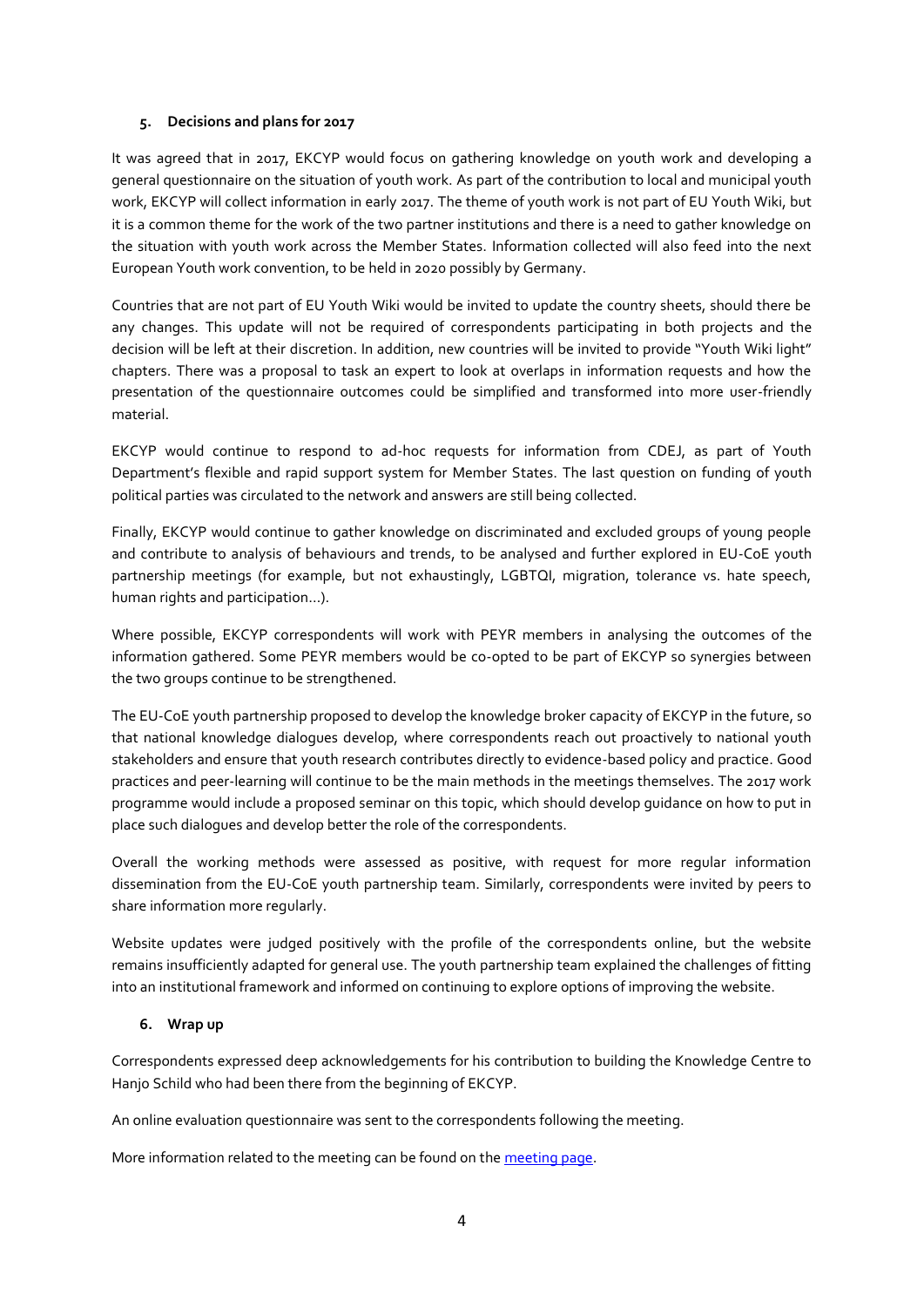# **Annex 1: Programme of the joint and of EKCYP meeting s**

| Wed 07/09/16    | Joint PEYR - EKCYP Meeting with experts' inputs                                                                                                                                                                                                                                                                                                                                                                                                                                                                                                                                                                                                                                                                                                                                                                                                                                                                                                                                      |  |  |  |
|-----------------|--------------------------------------------------------------------------------------------------------------------------------------------------------------------------------------------------------------------------------------------------------------------------------------------------------------------------------------------------------------------------------------------------------------------------------------------------------------------------------------------------------------------------------------------------------------------------------------------------------------------------------------------------------------------------------------------------------------------------------------------------------------------------------------------------------------------------------------------------------------------------------------------------------------------------------------------------------------------------------------|--|--|--|
| $9:00 - 10:45$  | - Opening of the joint meeting by the team of the youth partnership;<br>- Round of introductions - name and role<br>- Introduction by Partner Institutions via visio:<br>Ms Antje Rothemund, Council of Europe<br>$\circ$<br>Ms Karin Lopatta-Loibl, European Commission (tbc)<br>$\circ$<br>Welcome words from Marta Medlinska, EU-CoE youth partnership<br>$\circ$<br>- Synergies and interaction between PEYR and EKCYP;<br>- Expert inputs:<br>Learning mobility - input by Soren Kristensen;<br>$\circ$<br>Participation and e-participation - inputs by Tomaž Deželan and<br>$\circ$<br>Kerstin Franzl, EUth digital participation project representative;<br>Bridges with formal education, vocational education and training<br>$\circ$<br>and unemployment - input by, Pink Hilverdink (EKCYP);<br>Transitions - inputs by Ken Roberts and Helena Helve.<br>$\circ$<br>Young migrants and refugee, and the role of youth work - input by<br>$\circ$<br>Barbara Bello, PEYR. |  |  |  |
| $10:45 - 11:15$ | <b>Break</b>                                                                                                                                                                                                                                                                                                                                                                                                                                                                                                                                                                                                                                                                                                                                                                                                                                                                                                                                                                         |  |  |  |
| $11:15 - 13:00$ | Parallel thematic groups:<br>Learning Mobility<br>Participation and e-participation<br>Transitions                                                                                                                                                                                                                                                                                                                                                                                                                                                                                                                                                                                                                                                                                                                                                                                                                                                                                   |  |  |  |
| 13:00 - 14:30   | Lunch                                                                                                                                                                                                                                                                                                                                                                                                                                                                                                                                                                                                                                                                                                                                                                                                                                                                                                                                                                                |  |  |  |
| $14:30 - 16:00$ | Parallel Thematic Groups:<br>Bridges with formal education, vocational education and training and<br>unemployment<br>Young migrants and refugees, and the role of youth work<br>Building national knowledge networks on youth, youth policy and youth<br>work                                                                                                                                                                                                                                                                                                                                                                                                                                                                                                                                                                                                                                                                                                                        |  |  |  |
| 16:00 - 16:30   | <b>Break</b>                                                                                                                                                                                                                                                                                                                                                                                                                                                                                                                                                                                                                                                                                                                                                                                                                                                                                                                                                                         |  |  |  |
| $16:30 - 17:30$ | Open space (topics to be defined during the meeting)                                                                                                                                                                                                                                                                                                                                                                                                                                                                                                                                                                                                                                                                                                                                                                                                                                                                                                                                 |  |  |  |
| $17:30 - 18:30$ | Presentation of results of thematic groups<br>$\blacksquare$<br>Discussion<br>$\blacksquare$<br>Conclusions and closing                                                                                                                                                                                                                                                                                                                                                                                                                                                                                                                                                                                                                                                                                                                                                                                                                                                              |  |  |  |
| Thu 08/09/16    | Departures of PEYR Members                                                                                                                                                                                                                                                                                                                                                                                                                                                                                                                                                                                                                                                                                                                                                                                                                                                                                                                                                           |  |  |  |
|                 | <b>Annual Meeting of EKCYP Correspondents</b>                                                                                                                                                                                                                                                                                                                                                                                                                                                                                                                                                                                                                                                                                                                                                                                                                                                                                                                                        |  |  |  |
| $9:00 - 10:00$  | - Opening of the meeting by the youth partnership team;<br>- Presentation of participants;<br>- Q&A on youth partnership work programme, circulated beforehand;<br>- EKCYP contributions in 2016 work plan;<br>- Updates on evaluation follow-up and website changes                                                                                                                                                                                                                                                                                                                                                                                                                                                                                                                                                                                                                                                                                                                 |  |  |  |
| $10:00 - 11:00$ | - Progress of EU Youth Wiki - input by Giulia Paolini, EACEA, via visio<br>- Good practice exchange - Youth Wiki/EKCYP correspondents share about their<br>work (input by Susanne Klinzing and Tiina Ekman;<br>- Exchange in small groups                                                                                                                                                                                                                                                                                                                                                                                                                                                                                                                                                                                                                                                                                                                                            |  |  |  |
| 11:00 - 11:30   | <b>Break</b>                                                                                                                                                                                                                                                                                                                                                                                                                                                                                                                                                                                                                                                                                                                                                                                                                                                                                                                                                                         |  |  |  |
| $11:30 - 13:00$ | - Update on country sheets - overview- input from Tanya Basarab<br>- Features to review and add in EKCYP country sheets - input from Dunja Potocnik<br>and Adina Calafateanu;<br>- Peer-learning and brainstorming - improving the country sheets structure and<br>content.                                                                                                                                                                                                                                                                                                                                                                                                                                                                                                                                                                                                                                                                                                          |  |  |  |
| 13:00 - 14:00   | Lunch                                                                                                                                                                                                                                                                                                                                                                                                                                                                                                                                                                                                                                                                                                                                                                                                                                                                                                                                                                                |  |  |  |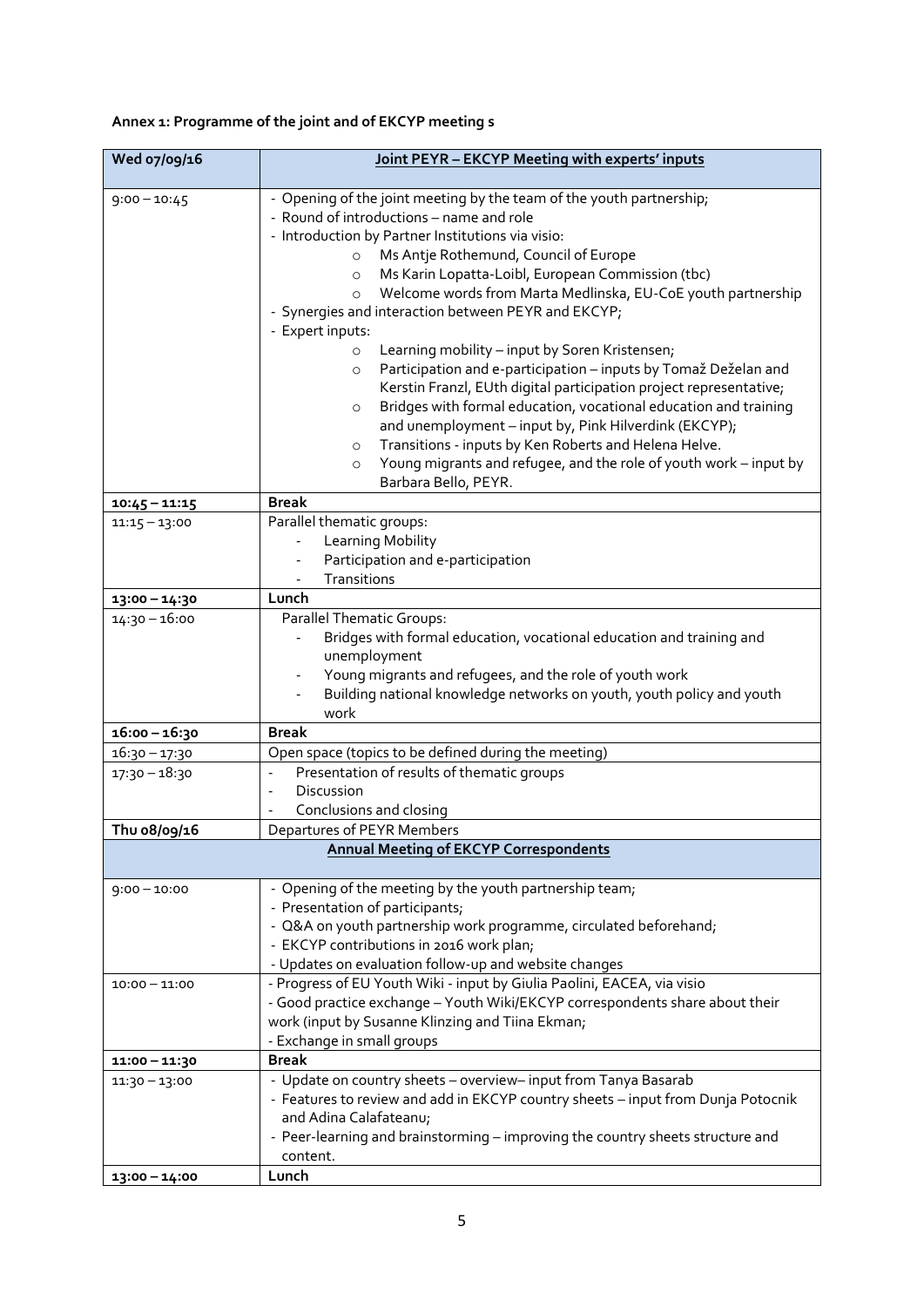| $14:00 - 15:30$ | Discussion regarding:                                            |  |  |  |
|-----------------|------------------------------------------------------------------|--|--|--|
|                 | - Possible developments;                                         |  |  |  |
|                 | - Visibility and impact of EKCYP at national level;              |  |  |  |
|                 | - Complementarity with Youth Wiki;                               |  |  |  |
|                 | - Working methods and collaboration with youth partnership team. |  |  |  |
| 15:30 – 16:00   | - Wrapping up, main decisions and follow-up                      |  |  |  |
|                 | Departures of EKCYP correspondents.                              |  |  |  |

# **Annex 2: List of Participants to the EKCYP and Joint meeting**

| ID | <b>Name</b>      | <b>Surname</b>      | Role                       | <b>PEYR</b>    | <b>Joint Meeting</b> | <b>EKCYP</b> |
|----|------------------|---------------------|----------------------------|----------------|----------------------|--------------|
| 1  | Airi-Alina       | <b>ALLASTE</b>      | Expert                     |                | X                    |              |
| 2  | Mohammed         | <b>ALSAUD</b>       | Expert                     |                | Χ                    | X            |
| 3  | Ondřej           | <b>BÁRTA</b>        | Expert                     |                | Χ                    | X            |
| 4  | Tanya            | <b>BASARAB</b>      | EU-CoE youth partnership   | Χ              | Χ                    | Χ            |
| 5  | Barbara Giovanna | <b>BELLO</b>        | <b>PEYR Member</b>         | X              | Χ                    |              |
| 6  | Charles          | <b>BERG</b>         | <b>PEYR Member</b>         | X              | $\pmb{\mathsf{X}}$   |              |
| 7  | Oerjan           | <b>BERGAN</b>       | <b>EKCYP Correspondent</b> |                | $\pmb{\mathsf{X}}$   | X            |
| 8  | Valgerður Þórunn | <b>BJARNADOTTIR</b> | <b>EKCYP Correspondent</b> |                | Χ                    | X            |
| 9  | Adina Marina     | CALAFATEANU         | <b>PEYR Member</b>         | X              | Χ                    | X            |
| 10 | Davide           | CAPECCHI            | EU-CoE youth partnership   | X              | Χ                    | X            |
| 11 | Rati             | CHEISHVILI          | Expert                     |                | Χ                    |              |
| 12 | Eleftheria       | CHRISTOFOROU        | <b>EKCYP Correspondent</b> |                | Χ                    | X            |
| 13 | Nuala            | CONNOLLY            | PEYR Member                | X              | Χ                    |              |
| 14 | Lucio            | D'AMORE             | <b>EKCYP Correspondent</b> |                | Χ                    | X            |
| 15 | Deniz Günce      | <b>DEMIRHISAR</b>   | Expert                     | X              | Χ                    |              |
| 16 | Julie            | <b>DEWILDE</b>      | <b>EKCYP Correspondent</b> |                | Χ                    | Χ            |
| 17 | Tomaz            | DEZELAN             | Expert                     |                | Χ                    |              |
| 18 | Tiina            | <b>EKMAN</b>        | <b>EKCYP Correspondent</b> |                | Χ                    | Χ            |
| 19 | Kerstin          | <b>FRANZL</b>       | Expert                     |                | Χ                    |              |
| 20 | Yuliia           | <b>GALUSTIAN</b>    | Expert                     |                | Χ                    |              |
| 21 | David            | HAYRAPETYAN         | <b>PEYR Member</b>         | X              | Χ                    | X            |
| 22 | Helena           | <b>HELVE</b>        | Expert                     | X              | Χ                    |              |
| 23 | Pink             | HILVERDINK          | <b>EKCYP Correspondent</b> |                | Χ                    | Χ            |
| 24 | Lihong           | <b>HUANG</b>        | PEYR Member                | X              | Χ                    |              |
| 25 | Jasmin           | <b>JASAREVIC</b>    | <b>EKCYP Correspondent</b> |                | Χ                    | X            |
| 26 | Aleksandar       | <b>KIRKOVSKI</b>    | <b>EKCYP Correspondent</b> |                | Χ                    | Χ            |
| 27 | Susanne          | <b>KLINZING</b>     | <b>EKCYP Correspondent</b> |                | Χ                    | X            |
| 28 | Siyka            | <b>KOVACHEVA</b>    | PEYR Member                | Χ              | X                    |              |
| 29 | Marko            | <b>KOVACIC</b>      | <b>EKCYP Correspondent</b> |                | X                    | X            |
| 30 | Soren            | <b>KRISTENSEN</b>   | Expert                     |                | X                    |              |
| 31 | Ewa              | KRZAKLEWSKA         | PEYR Member                | $\pmb{\times}$ | X                    |              |
| 32 | Sofia            | LAINE               | PEYR Member                | X              | X                    |              |
| 33 | Gulden Demet     | LÜKÜSLÜ             | Expert                     | X              | X                    |              |
| 34 | Karla            | <b>MALM</b>         | <b>EKCYP Correspondent</b> |                | X                    | X            |